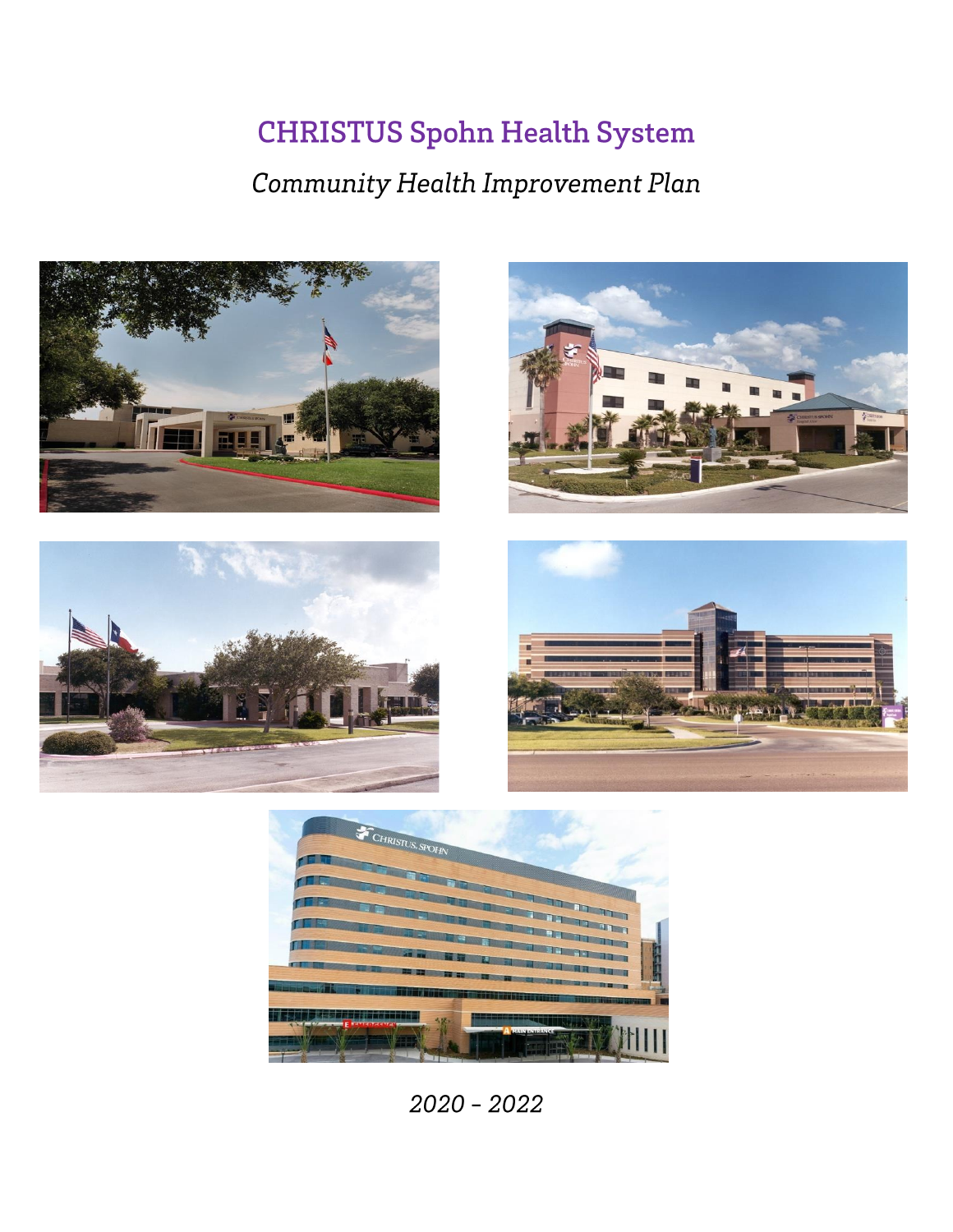## Table of Contents

| LACK OF TRUST IN COMMUNITY RESOURCES AND SYSTEMS IMPROVEMENT STRATEGY 8 |  |
|-------------------------------------------------------------------------|--|
|                                                                         |  |
|                                                                         |  |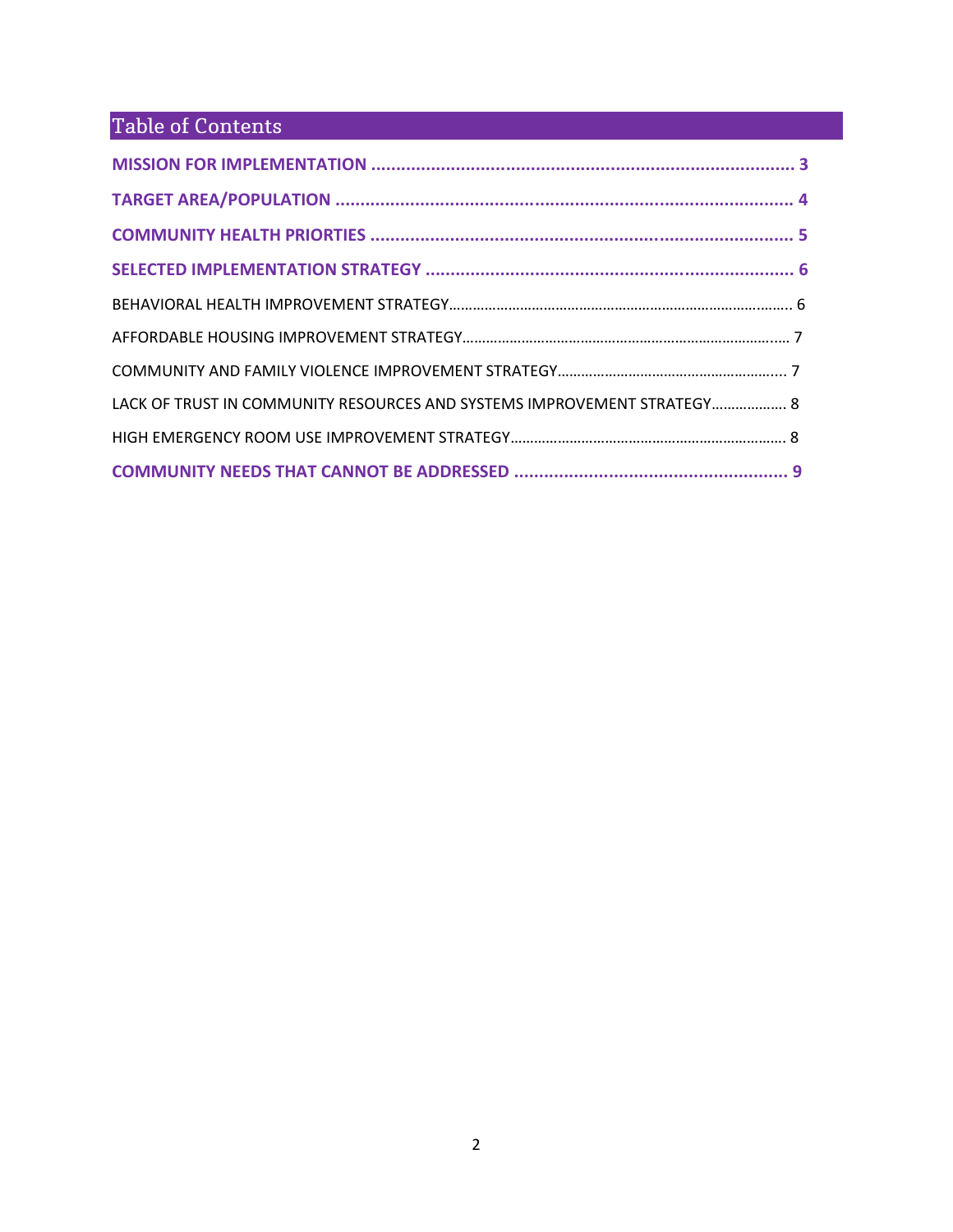## Mission for Implementation

CHRISTUS Spohn Health System (CSHS) is a non-profit hospital system serving the Coastal Bend region. The CHRISTUS Spohn region offers comprehensive health care ranging from its primary care family health clinics, to its six acute care hospitals, the only Level II Trauma Center in the region, and the only inpatient behavioral medicine program that accepts the uninsured. In addition, a comprehensive Cancer Center, Palliative Care program, CHRISTUS Home Health, and CHRISTUS Hospice provide care for families and patients at the end of life.

CHRISTUS Health is a Catholic health system formed in 1999 to strengthen the faith-based health care ministries of the Congregations of the Sisters of the Incarnate Word of Houston and San Antonio that began in 1866. In 2016, the Sisters of the Holy Family of Nazareth became the third sponsoring congregation to CHRISTUS Health. Today, CHRISTUS Health operates 25 acute care hospitals and 92 clinics in Texas. Today, CHRISTUS Health operates 25 acute care hospitals and 92 clinics in Texas. CHRISTUS Health facilities are also located in Louisiana, Arkansas, and New Mexico. It also has 12 international hospitals in Colombia, Mexico and Chile.

As part of CHRISTUS Health's mission "to extend the healing ministry of Jesus Christ," CSHS strives to be, "a leader, a partner, and an advocate in the creation of innovative health and wellness solutions that improve the lives of individuals and communities so that all may experience God's healing presence and love." In alignment with these values, all CHRISTUS Health hospitals work closely with the local community to ensure regional health needs are identified and incorporated into system-wide planning and strategy. To this end, CHRISTUS Health commissioned Texas Health Institute (THI) to produce the 2020-2022 Community Health Needs Assessment (CHNA) and Community Health Improvement Plan (CHIP) for CSHS.

To produce the CHNA, CSHS and THI analyzed data for over 40 different health indicators, spanning demographics, socioeconomic factors, health behaviors, clinical care, and health outcomes. The needs assessment process culminated in the 2020-2022 CSHS Community Health Needs Assessment (CHNA) Report, finalized in August 2019 (see separate document). Report findings synthesize data from publicly available sources, internal hospital data, and input from those with close knowledge of the local public health and health care landscape to present a comprehensive overview of unmet health needs in the region. Through an iterative process of analysis, stakeholder debriefing, and refinement, the collection of indicators presented for initial review was distilled into a final list of five priority health needs requiring a targeted community response in the coming triennium.

The CHIP presented in this document fulfills federal IRS 990H requirements for  $501(c)(3)$  nonprofit hospitals' community benefit requirements and will be made available to the public. The CHIP builds upon the CHNA findings by detailing how CSHS intends to engage partner organizations and other local resources to respond to priority health needs identified in the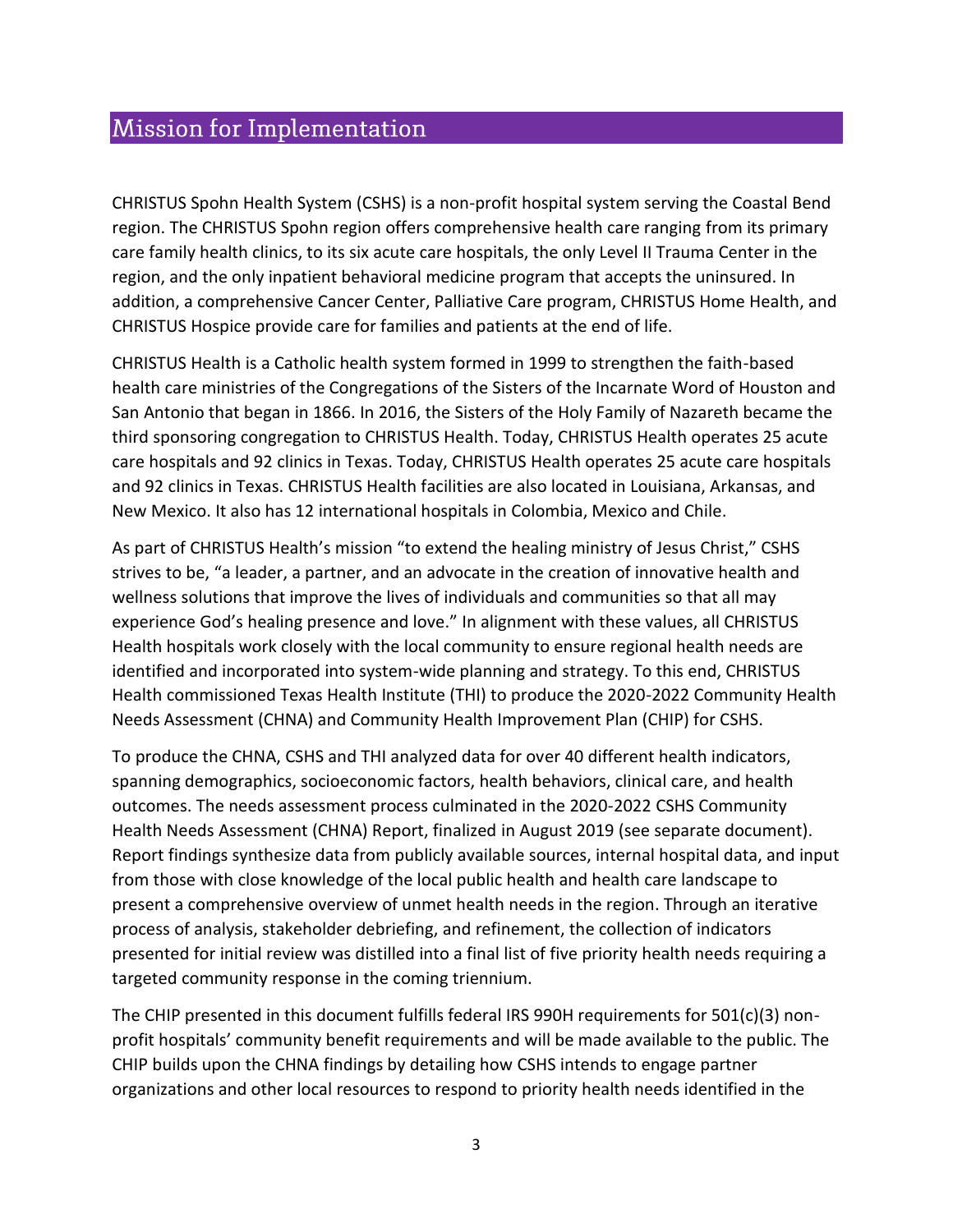CHNA. It identifies a clear set of goals, actions, and benchmarks to monitor progress. Specific community assets are identified and linked to needs they can address, a step toward fostering the collaboration and accountability necessary to ensure goals enumerated within the CHIP are pursued with the community's full available capacity.

### **Target Area/Population**

While CSHS serves a wide swath of the coastal bend region, CSHS defines the report area to include the following four Texas counties: Nueces, Bee, Jim Wells and Kleberg. The demography and socioeconomic conditions of these counties are broadly representative of the CSHS service area. As such, they offer insight into the health needs of the patients of and communities surrounding the six hospitals. The service area consists of a total population of 465,734 residents.

Just over 75% of the report area's population resides in Nueces County. Seventy-eight percent of residents in the report area live in Nueces County which is the only urban county, while the remaining 22% live in the remaining report area rural counties. Sixty-one percent of the population in the report area are working-aged adults (age 18-64). Of the remaining population, 14% are ages 65 and older, 18% are school age children, and 7% are in infancy or early childhood.

The CSHS service area is home to a culturally, ethnically, and economically diverse population. Hispanic/Latino individuals comprise 64% of the area's population, while the NH-Asian, NH-Native Hawaiian/Pacific Islander and NH-Native American/Alaska Native categories each comprise less than 2% of the report area population. Over 4 in 10 service area residents live on an income at or below 200% of Federal Poverty Level.

With a lengthy history of serving poor and at-risk populations in the region, CSHS remains committed to planning proactively for the needs of those who may be medically vulnerable. Race/ethnicity, income, employment, and education are known to predict health risk and health outcomes, ultimately contributing to disparities in well-being across lines of social and economic opportunity. In addition, persons experiencing homelessness, veterans, pregnant or parenting teens, people living with HIV/AIDS, the LGBTQ population, and other hard-to-reach individuals experience unique medical challenges and vulnerabilities to which the health systems that receive them must be prepared to respond. CSHS's CHIP for the upcoming triennium reflects the organization's ongoing pursuit of regional health equity, promoting conditions that allow every person to attain the highest possible standard of health. While health equity and opportunity is not an explicit health need presented in this CHIP, actions aligned with driving health equity improvements are embedded throughout the plan. These may include diversity in recruitment and hiring of personnel, monitoring of cultural and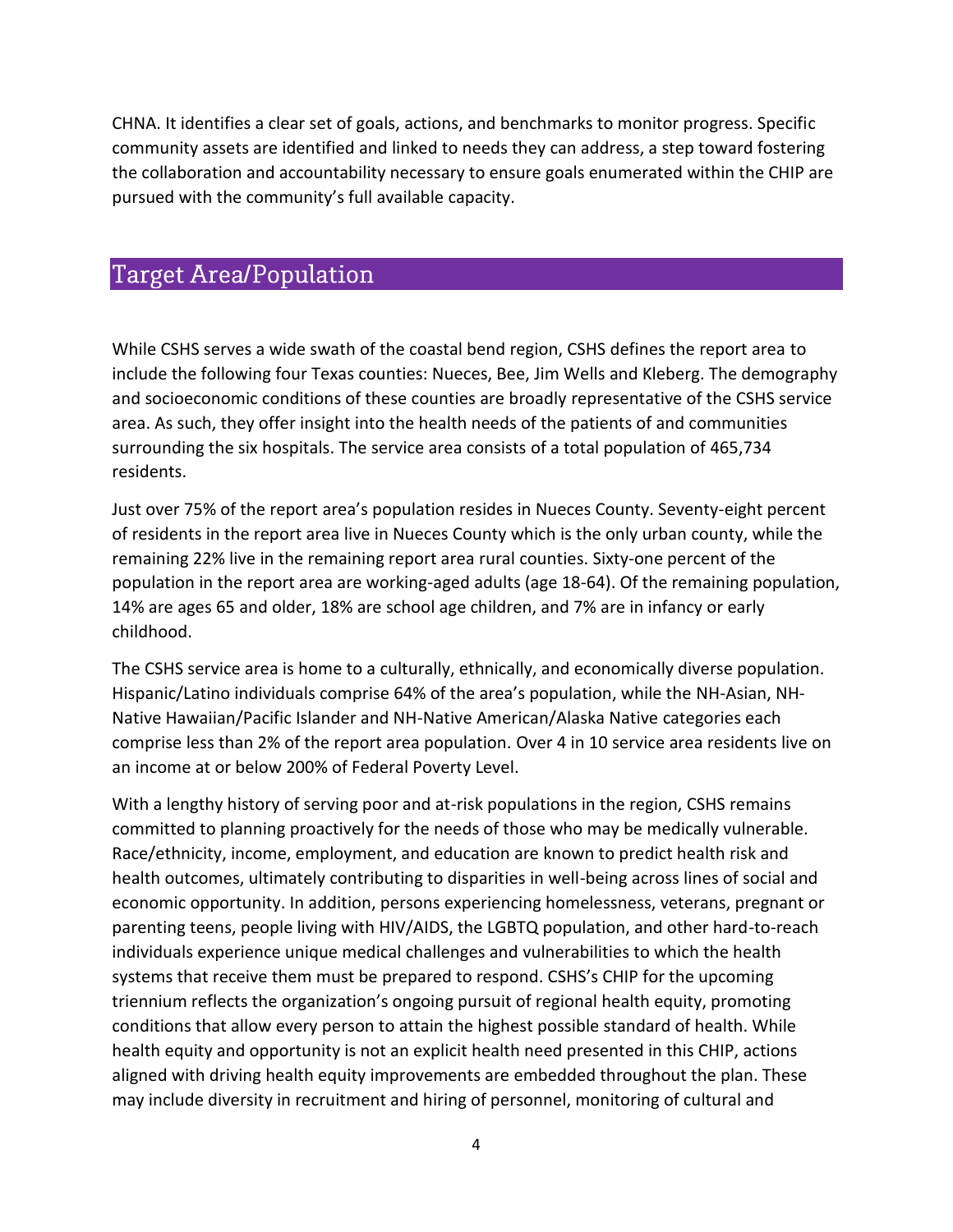linguistic competence across different aspects of the clinical experience, pursuit of cross-sector partnerships with trusted community groups serving diverse populations, and outreach efforts targeted at harder-to-reach groups that may be chronically disengaged from health care resources.

### **Community Health Priorities**

A committee of experts was tasked with reviewing the findings and distilling a broad list of ten indicators into a list of five priority health needs for targeted, near-term action. This committee was comprised of both hospital staff and external community health partners who participated in the CHNA formulation.

Priorities were evaluated according to issue prevalence and severity, based on county and regional secondary data. Input provided by key informants, focus group participants, and other community stakeholders was also heavily considered, especially for priority areas where secondary data are less available. The committee considered a number of criteria in distilling top priorities, including magnitude and severity of each problem, CSHS's organizational capacity to address the problem, impact of the problem on vulnerable populations, existing resources already addressing the problem, and potential risk associated with delaying intervention on the problem. The committee's final list of five priority needs is presented in rank order in the table below. This priority list of health needs lays the foundation for CSHS to remain an active, informed partner in population health in the region for years to come.

| <b>Rank</b> | <b>Health Need</b>                                   |
|-------------|------------------------------------------------------|
| 1           | Behavioral Health (Mental Health/Drug Abuse/Suicide) |
|             | <b>Affordable Housing</b>                            |
| 3           | <b>Community &amp; Family Violence</b>               |
| 4           | Lack of Trust in Community Resources & Systems       |
|             | High Emergency Room Use                              |

CSHS reviewed a draft CHNA report in July 2019. Following the needs prioritization committee meeting, convening of hospital staff and community stakeholders took place in to strategize planned responses to priority health needs, identify potential community partners for planned initiatives, and identify actions, sub-actions, and anticipated outcomes of improvement plan efforts.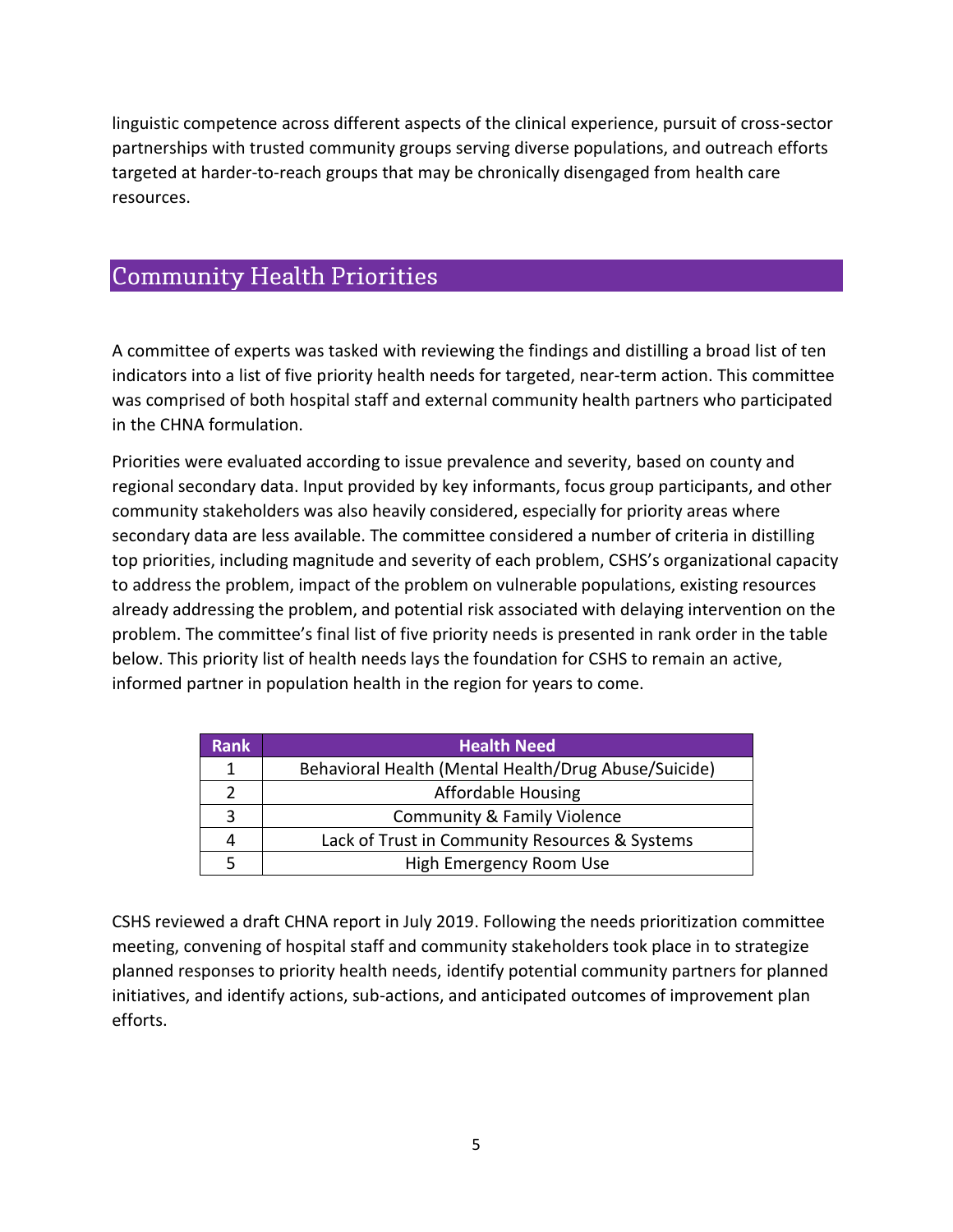## Selected Implementation Strategy

Presented in this section are a series of implementation strategies containing the detailed goals and actions CSHS will undertake in the coming three year period to respond to each priority health need listed above. A priority strategy statement describes each objective and introduces major actions that will be pursued to deliver improvements. Major actions are presented with sub-actions identifying specific partners and resources to be engaged in the improvement effort. Actions and sub-actions are linked with anticipated outcomes, which present a vision of how the status of each health need will change when the actions are completed.

#### BEHAVIORAL HEALTH IMPROVEMENT STRATEGY

| <b>Major Action(s)</b>                                   | <b>Sub-Actions</b>                                                                                                                                                                                                                                                                                            |
|----------------------------------------------------------|---------------------------------------------------------------------------------------------------------------------------------------------------------------------------------------------------------------------------------------------------------------------------------------------------------------|
| Support the Opioid<br><b>Task Force Initiative</b>       | 1) Participate in the diverse and collaborative county-wide task force<br>initiated in October of 2019 to combat opioid addiction in our area<br>Contribute to the task force by providing personnel to the team,<br>2)<br>lending meeting space, and adjusting internal strategy to meet task<br>force goals |
|                                                          | Anticipated outcomes:                                                                                                                                                                                                                                                                                         |
|                                                          | Increased collaboration throughout Nueces county to combat<br>opioid-related issues                                                                                                                                                                                                                           |
|                                                          | Achieve a reduction among opioid prescriptions, dependence,<br>and/or abuse                                                                                                                                                                                                                                   |
| Sustain and enhance<br>collaborations and                | 1) Continue to refer patients with mental health needs to community-<br>based services when appropriate                                                                                                                                                                                                       |
| referral relationships<br>with local                     | Continue to build upon referral relationships with community-<br>2)<br>based resources                                                                                                                                                                                                                        |
| mental/behavioral<br>health service                      | 3) Continue to provide education and counseling in our family health<br>clinics                                                                                                                                                                                                                               |
| providers                                                | Anticipated outcomes:                                                                                                                                                                                                                                                                                         |
|                                                          | Efficient referral relationships and responsive case                                                                                                                                                                                                                                                          |
|                                                          | management/follow-up will assist patients with finding a medical<br>home                                                                                                                                                                                                                                      |
|                                                          | Increased networking and collaboration with providers in the<br>$\bullet$<br>community with drive reductions in duplicated services and<br>improve continuity of care for populations who have traditionally<br>experienced lower access                                                                      |
| Sustain internal<br>mental/behavioral<br>health services | Continue to screen for mental health concerns including depression<br>1)<br>and unhealthy alcohol use in our family health clinics and create<br>follow up plans and/or counseling plans                                                                                                                      |
|                                                          | Continue to conduct behavioral risk assessment for pregnant<br>2)<br>women in our family health clinics                                                                                                                                                                                                       |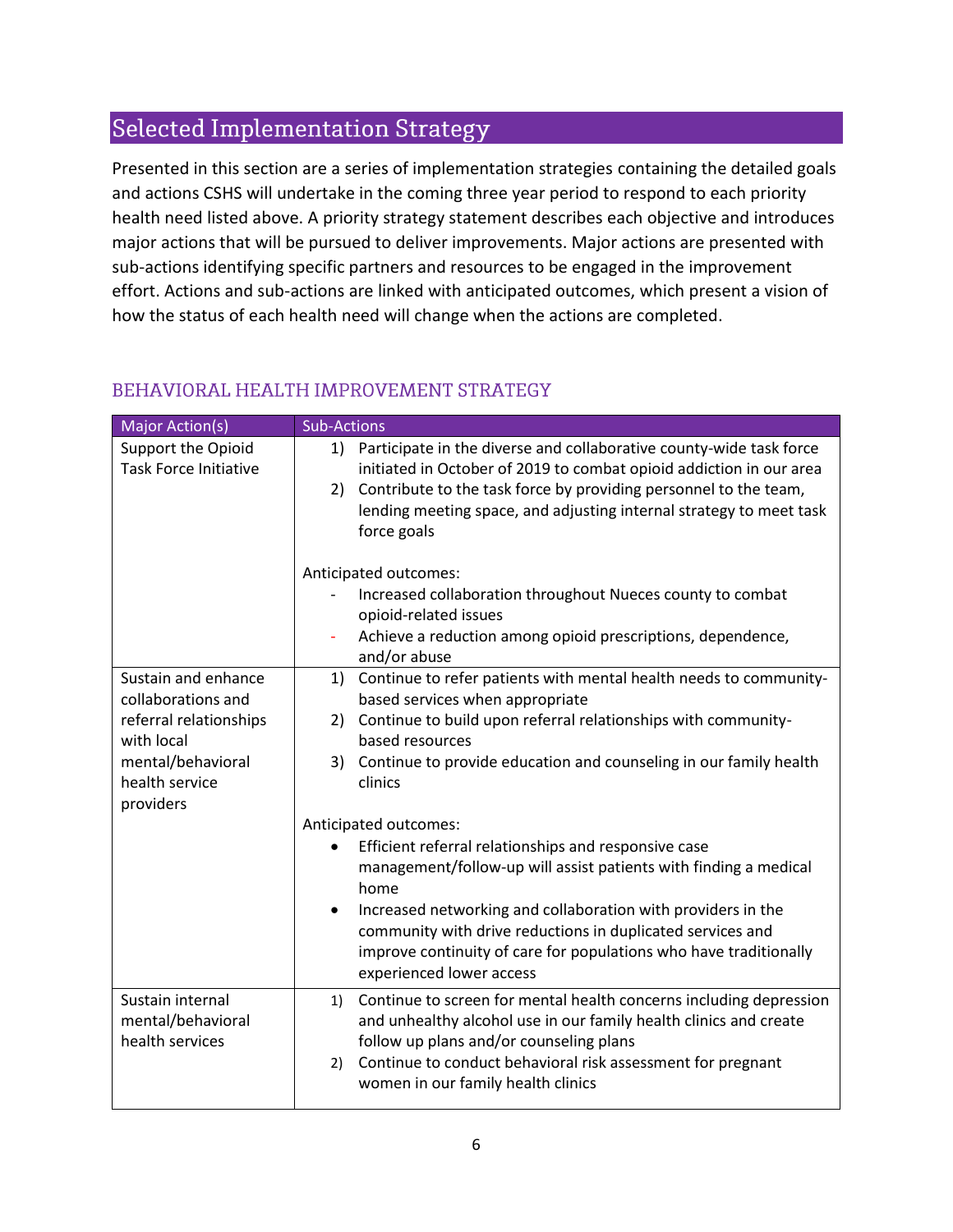| Anticipated outcomes:                                            |
|------------------------------------------------------------------|
| Patients will be provided with proper resources and referrals to |
| combat mental illness                                            |
| Behavioral Health related ED visits will be reduced              |

#### AFFORDABLE HOUSING IMPROVEMENT STRATEGY

| <b>Major Action(s)</b>                                              | <b>Sub-Actions</b>                                                                                                                                               |
|---------------------------------------------------------------------|------------------------------------------------------------------------------------------------------------------------------------------------------------------|
| Support local<br>organizations that are                             | Support local organizations and efforts that advocate for<br>1)<br>affordable housing in our area                                                                |
| working towards<br>affordable housing<br>solutions                  | Support local organizations that advocate for revitalization of<br>2)<br>disadvantaged neighborhoods                                                             |
|                                                                     | Anticipated outcomes:                                                                                                                                            |
|                                                                     | Support for these efforts will lead to improved affordable<br>housing solutions created by local government and/or local<br>organizations                        |
|                                                                     | Efforts to revitalize disadvantaged neighborhoods will result in a<br>$\bullet$<br>decreased need for new/additional affordable housing solutions<br>in our area |
| Support efforts and<br>organizations that are<br>working to provide | Continue to participate in monthly meetings of the City Advisory<br>1)<br><b>Council on Homelessness and Substance Abuse</b>                                     |
| affordable                                                          | Anticipated outcomes:                                                                                                                                            |
| housing/shelter/resources<br>to homeless in our area                | City of Corpus Christi will hire city positions to focus on<br>homelessness and housing                                                                          |
|                                                                     | Increased number of area homeless population accessing<br>$\bullet$                                                                                              |
|                                                                     | assistance from the organizations and programs within the City                                                                                                   |
|                                                                     | Advisory Council on Homelessness and Substance Abuse                                                                                                             |

#### COMMUNITY AND FAMILY VIOLENCE IMPROVEMENT STRATEGY

| Major Action(s)                                                  | <b>Sub-Actions</b>                                                                                                                                                                                                                                                                                                  |
|------------------------------------------------------------------|---------------------------------------------------------------------------------------------------------------------------------------------------------------------------------------------------------------------------------------------------------------------------------------------------------------------|
| Sustain and enhance<br>relationships with local<br>organizations | Continue to build upon referral relationship to community-based<br>1)<br>organizations that offer services to victims of violence and abuse<br>2) Consider collaborating with local organizations to provide<br>education and awareness                                                                             |
|                                                                  | Anticipated outcomes:<br>Efficient referral relationship will ensure patients in need receive<br>$\bullet$<br>swift assistance<br>Increasing education on community and family violence related<br>$\bullet$<br>resources will result in increased number of individuals obtaining<br>appropriate aid and resources |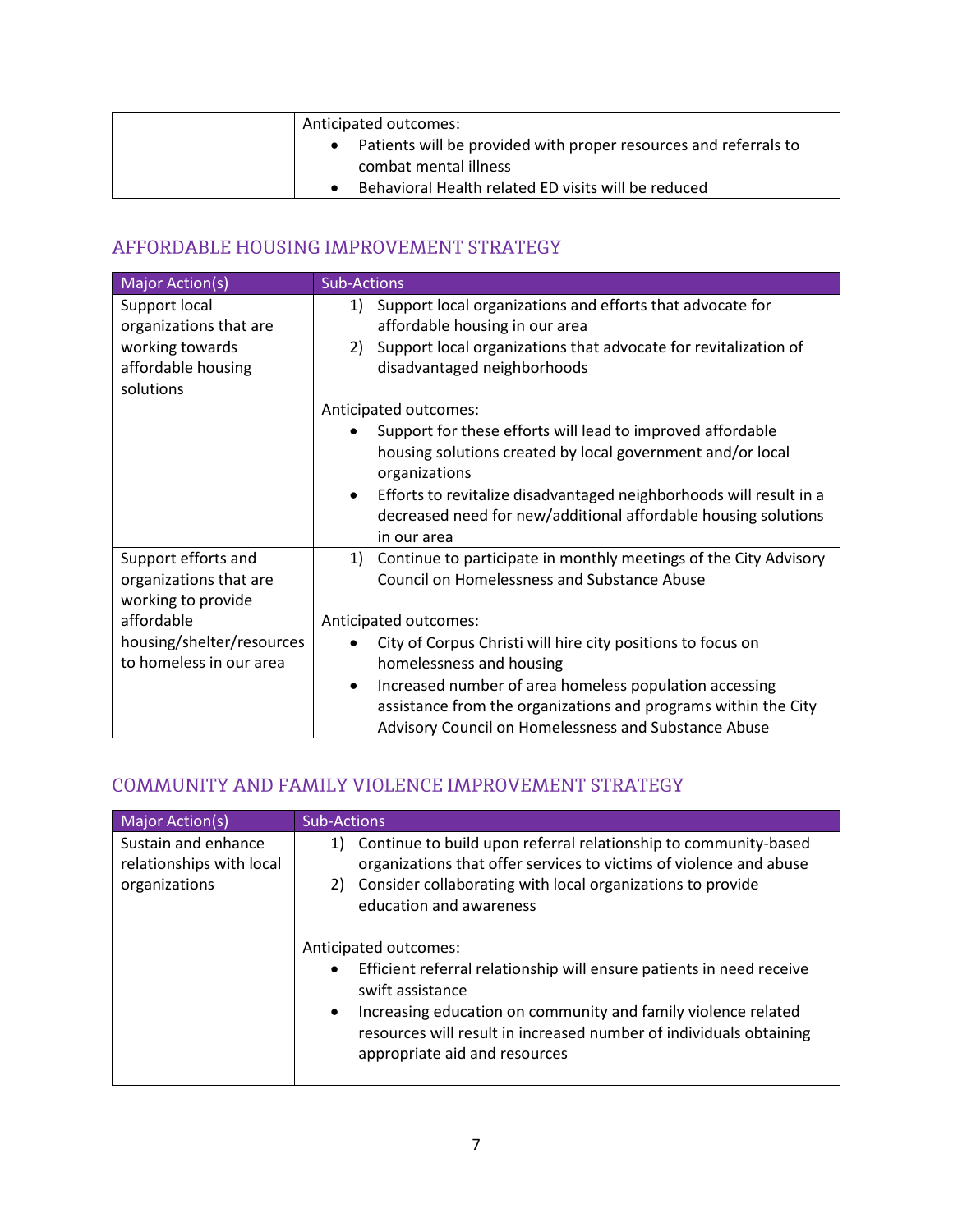#### LACK OF TRUST IN COMMUNITY RESOURCES AND SYSTEMS IMPROVEMENT **STRATEGY**

| <b>Major Action(s)</b>                                                                                                                        | <b>Sub-Actions</b>                                                                                                                                                                                                                                                                                                                                                                                             |
|-----------------------------------------------------------------------------------------------------------------------------------------------|----------------------------------------------------------------------------------------------------------------------------------------------------------------------------------------------------------------------------------------------------------------------------------------------------------------------------------------------------------------------------------------------------------------|
| Continue to offer and<br>expand outreach<br>services throughout<br>our community                                                              | Continue hosting a regional collaborative meeting that focuses on<br>1)<br>expansion of resources through collaboration and shared goals<br>Continue offering women's services throughout our service area<br>2)<br>through the Care Van and explore expanding Care Van services to<br>include emergent care and outreach to rural areas<br>Expanded provision of vaccines to the homeless, poor, and/or<br>3) |
|                                                                                                                                               | underserved utilizing collaborative efforts to administer vaccines<br>Anticipated outcomes:<br>Improve presence and trust within the community by partnering<br>with other community-based organizations on shared community<br>health initiatives and offering services in rural areas through the<br>use of the Care Van                                                                                     |
|                                                                                                                                               | Expanded provision of vaccines will lead to increased trust by<br>$\bullet$<br>community and increased collaboration with community-based<br>organizations                                                                                                                                                                                                                                                     |
| Continue to assist<br>members of the<br>community in<br>increasing their<br>understanding of<br>health, awareness of<br>resources, and how to | Continue offering services of Community Health Workers, ED<br>1)<br>Navigator, and Nurse Navigators throughout our hospitals and<br>clinics<br>Continue to open our educational auditorium at Hector P Garcia<br>2)<br>building to community partners to provide education to the public<br>on important health topics                                                                                         |
| navigate                                                                                                                                      | Anticipated outcomes:<br>Continuation of these services will lead to increased levels of trust<br>patients have for community resources and systems. This will also<br>result in reduced inappropriate ED visits, increased awareness and<br>use of resources and how to navigate them, increased health<br>literacy, and better health outcomes                                                               |

#### HIGH EMERGENCY ROOM USE IMPROVEMENT STRATEGY

| <b>Major Action(s)</b>                                | <b>Sub-Actions</b>                                                                                                                                                                                                                            |
|-------------------------------------------------------|-----------------------------------------------------------------------------------------------------------------------------------------------------------------------------------------------------------------------------------------------|
| Improve access to<br>appropriate care<br>alternatives | Use of Care Coordination<br>Continue to collaborate with community providers to promote and<br>2)<br>educate on alternate access points<br>Explore creation of a centralized information resource with<br>3)<br>community-based organizations |
|                                                       |                                                                                                                                                                                                                                               |